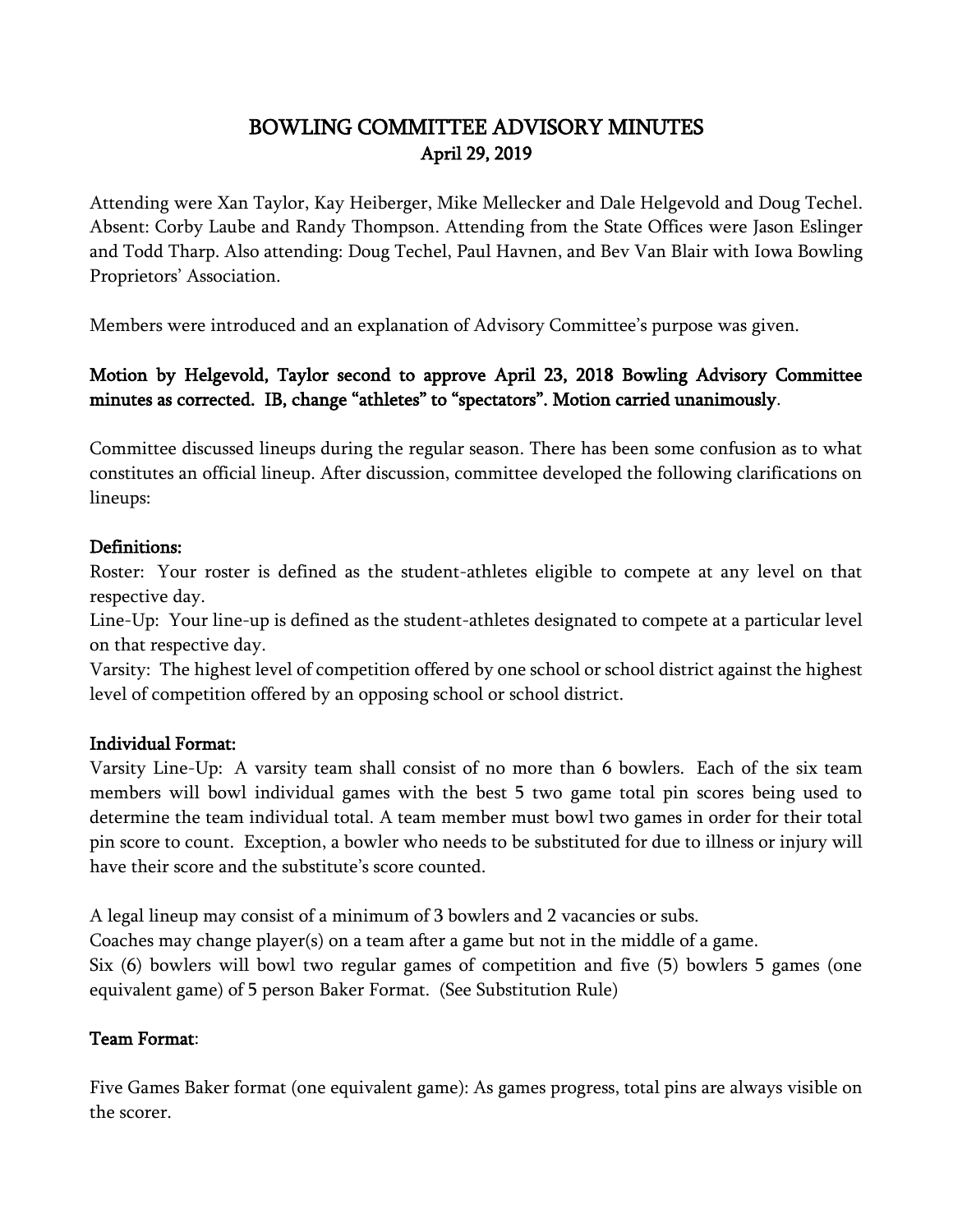Substitution Rule: Substitutions AND BOWLING ORDER CHANGES may be made in this round BETWEEN GAMES. Coaches will have the opportunity to create a new bowling order prior to each Baker game. For example: Player A could be the first bowler in game #1, the second bowler in game #2, not bowl in game #3, be the third bowler in game #4, and be the fourth bowler in game #5. Teams will bowl all frames of each Baker game on one lane, switching lanes only between games.

The topic of attire was discussed. Currently first or last names are not allowed on the uniform top. Committee discussed and agree names should be optional. Motion by Techel allowing first or last names only on the front or back of the jersey. This is to be left to the discretion of the school. Second by Heiberger and passed unanimously.

Currently bowlers are allowed two deliveries per lane for practice. Committee discussed allowing a set time to throw, which could give bowlers more practice time before a meet. Helgevold informed Committee when hosting, he lets competing coaches know ahead of time their warm-up procedures. This idea will be a point of emphasis in rules meeting and in the rules memorandum/manual.

Paul Havnen and Bev Van Blair with Iowa Bowling Proprietors' Association spoke on their recently completed Middle School State Bowling Championship. Van Blair stated there were 26 schools represented, with 124 participants. Van Blair stated the Proprietors' Association is asking the IGSHAU/IHSAA for their help in promoting their state tournament. Both Tharp and Eslinger stated the State Offices would help in this promotion.

Havnen informed Committee of the Iowa Bowling Proprietors' Association's quest to assist any and all schools in getting bowling started in their school. Bowler's Ed is a progressive and innovative way to promote the sport to get youth interested in bowling. Many PE teachers are now using Bowler's Ed in their gym class, and it is also used in STEM practices.

The Committee was informed the Ad-Hoc Committee (IGHSAU, IHSAA, IHSSA and IHSMA) have been reviewing the placement and overlap for all high school activities on the Unified Calendar. Currently the season starts on week 19 and concludes week 34. Committee discussed moving the season earlier or later than the current season, wherein Committee felt the proprietors would be in favor of moving the bowling season earlier. Often proprietors are unable to host a tournament due to their own league play. Hopefully a move in the calendar will help eliminate some conflicts with hosting high school bowling and leagues. Taylor motion the IGHSAU/IHSAA to explore adjusting the season, Heiberger second. Unanimously approved.

Tharp/Eslinger distributed a packet of various states' high school bowling manuals/guidelines. The information contained were of post-season qualification processes, rules, restrictions, etc. Committee discussed possible changes in the format of state tournament play, including boys in the morning, girls in the afternoon (or vice versa), or holding an individual tournament with more participants in the first round and narrowing down that number throughout the competition. Techel believes bowling two games does not get your best bowler, and feels bowling 6-8 games are needed. Committee discussed the possibility of a baker tournament. Techel motion for the